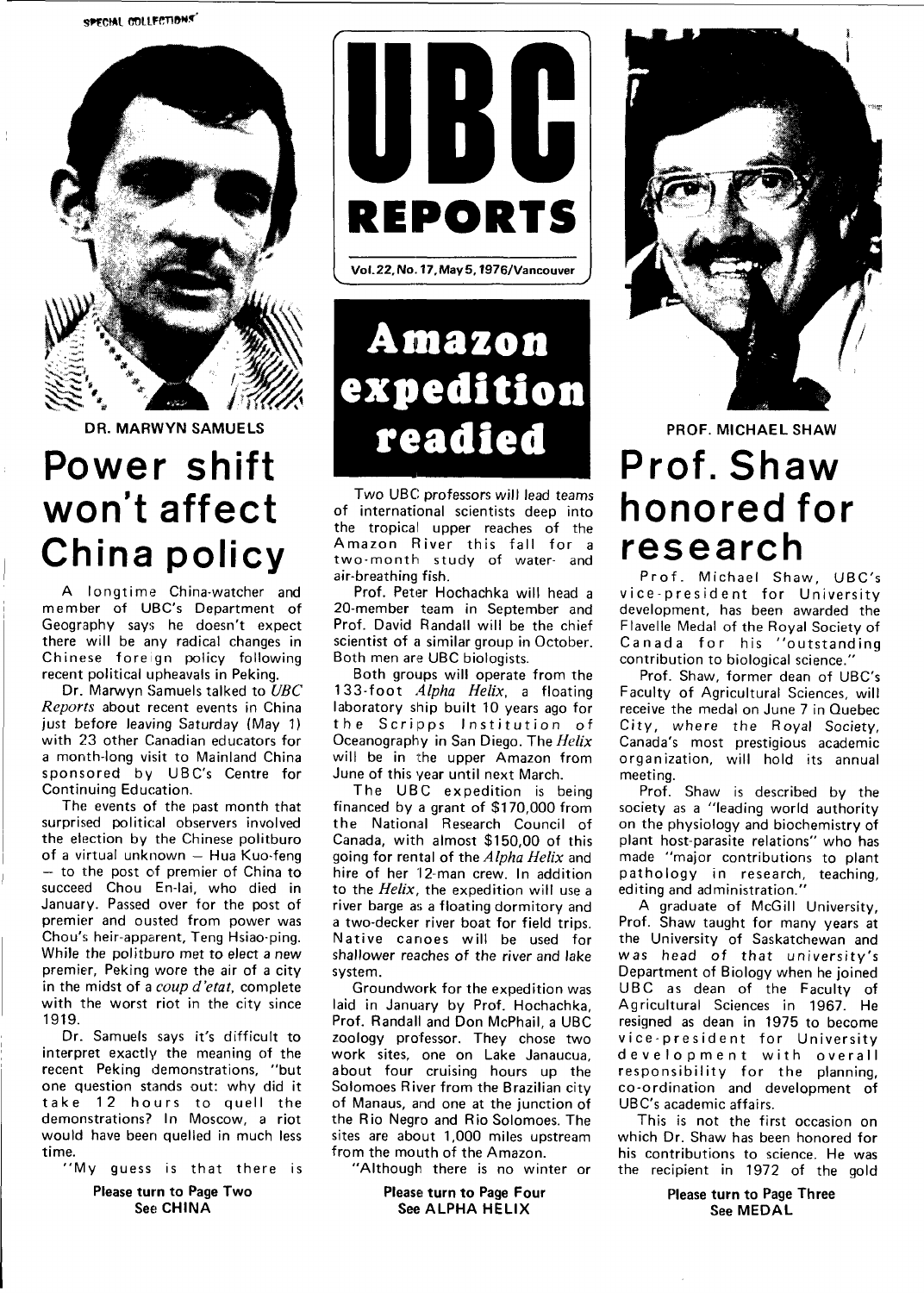## **CHINA**

#### **Continued from Page One**

considerable confusion within the Chinese Communist Party at the present time as to the future direction of the revolution; whether to go the radical route of the cultural revolution with its emphasis on decentralization, on politics, and the evangelical side of the revolution, or whether to go the moderate route that says China is a developing country, which argues for industrialization and modernization of the Chinese economy."

Contemporary China, Dr. Samuels says, is a composite of these two elements. "It is both these things at the same time, and Chairman Mao sees the revolution as a dialectic between these two forces that will be resolved sometime in the future."

The ouster of moderate Teng Hsaio-ping — "the organization man *par excellence* " — can be seen partly as a personality clash with Chairman Mao, says Dr. Samuels. Teng had little patience with rhetoric and the politicization of the masses, but it would be ludicrous to call him a reactionary.

"He was probably as good a communist as any in China, but his primary concern seems to have been the modernization of the country, which is still official government policy."

The new premier, Hua Kuo-feng, has had a meteoric rise from provincial affairs in Mao's home province, where he was an agricultural production expert, to national politics. "The fact that he's not tainted by national politics and is not committed to either the radical or moderate camps is one of the major advantages he holds," says Dr. Samuels.

There is a tendency in the West to think of Mao as the leader of the left, or radical, wing of the party opposed by a moderate faction, Dr. Samuels says. A truer picture would be to think of Mao as a bridge between the extremists and the moderates, and the new premier is acceptable because he fits this mould.

The most dramatic aspect of Chinese foreign policy in recent years has been the rekindling of relations with the United States, Dr. Samuels says. "I don't think there will be any change in the Chinese policy of

![](_page_1_Picture_9.jpeg)

improving relations with the U.S. because improvement serves Chinese national interests.

"It appears that the Chinese see improved relations with the West as a counterbalance to China's perceived threat from the Soviet Union." In short, Sino-Soviet hostility is likely to continue indefinitely. Dr. Samuels says.

He emphasizes two other aspects of contemporary China.

"The radical wing of the Chinese Communist Party is really a minority group concentrated in Shanghai and in some industrial areas of Manchuria. The vast majority of party members don't support the radicals, and the reason one hears so much about them is that they control much of the mass media in China, including the official party organ, The Red Flag."

He says it's also important to keep in mind that China is a third-world, developing country.

"Most people don't realize that the amount of arable land in China is roughly equivalent to the area of British Columbia," he says. The rest of the country is largely mountains and desert and there is virtually no new land available for reclamation.

"China has to feed a population of 800 million people on less land than is available in Canada for agriculture," Dr. Samuels says, "which means the emphasis has to be placed on new technology to increase crop yields.

"This means more emphasis on basic and applied research. We saw the rekindling of basic research in universities when we visited China last year and it will be interesting to see what progress they've made during our 1976 trip."

Even China's recent emphasis on archeological excavation can be seen in terms of validating the revolution. Dr. Samuels says.

"Artifacts excavated from the feudal period or earlier periods involving slave societies are always displayed in terms of the terrible waste of effort that took place to create the artifacts, or the Great Wall, or the tombs of emperors. It's always emphasized how much wealth was buried while the peasants were exploited as slaves."

#### **Soccer School**

UBC's 1976 Summer Soccer School for students aged 7 to 17 will be held on campus from June 28 to July 30. The school will meet five days a week, Monday through Friday, from 9 a.m. to 12 noon.

Fees for the school are \$15 for one week or \$25 for two weeks. Further information is available by calling 228-3341. School director is UBC soccer coach Joe Johnson.

![](_page_1_Picture_24.jpeg)

**Tom Whitehead uses battery of five p** 

# **If you can't'**

If you can't visit Mainland China personally, the next best thing is to take in a showing of a 70-minute slide and tape show put together by Tom Whitehead, director of UBC's Instructional Media Centre.

Mr. Whitehead, who visited China in May, 1975, as a member of a UBC-sponsored group, took more than 2,000 color slides while on the 1,116-mile tour. The group visited Chinese universities and other educational institutions as well as communes and factories.

Back in Canada, Mr. Whitehead spent 400 hours selecting 1,133 slides, writing a voice-over commentary and adding sound effects and music.

The slides, contained in 16 trays, are keyed to his tape-recorded commentary. Electronic impulses on the tape advance the slides, which are projected by five slide projectors onto five screens.

Entitled "The Man and the Miracle," the show begins with a 10-minute history of China beginning in 1911 that sets the stage for 60 minutes of slides showing the contemporary China of Mao Tse-tung.

The viewer visits historical monuments such as the Great Wall and the Ming tombs, educational institutions from kindergartens to universities, as well as communes and factories.

The slide presentation is rounded off with the question-and-answer period.

Since completing the slide show, Mr. Whitehead has been busy showing it at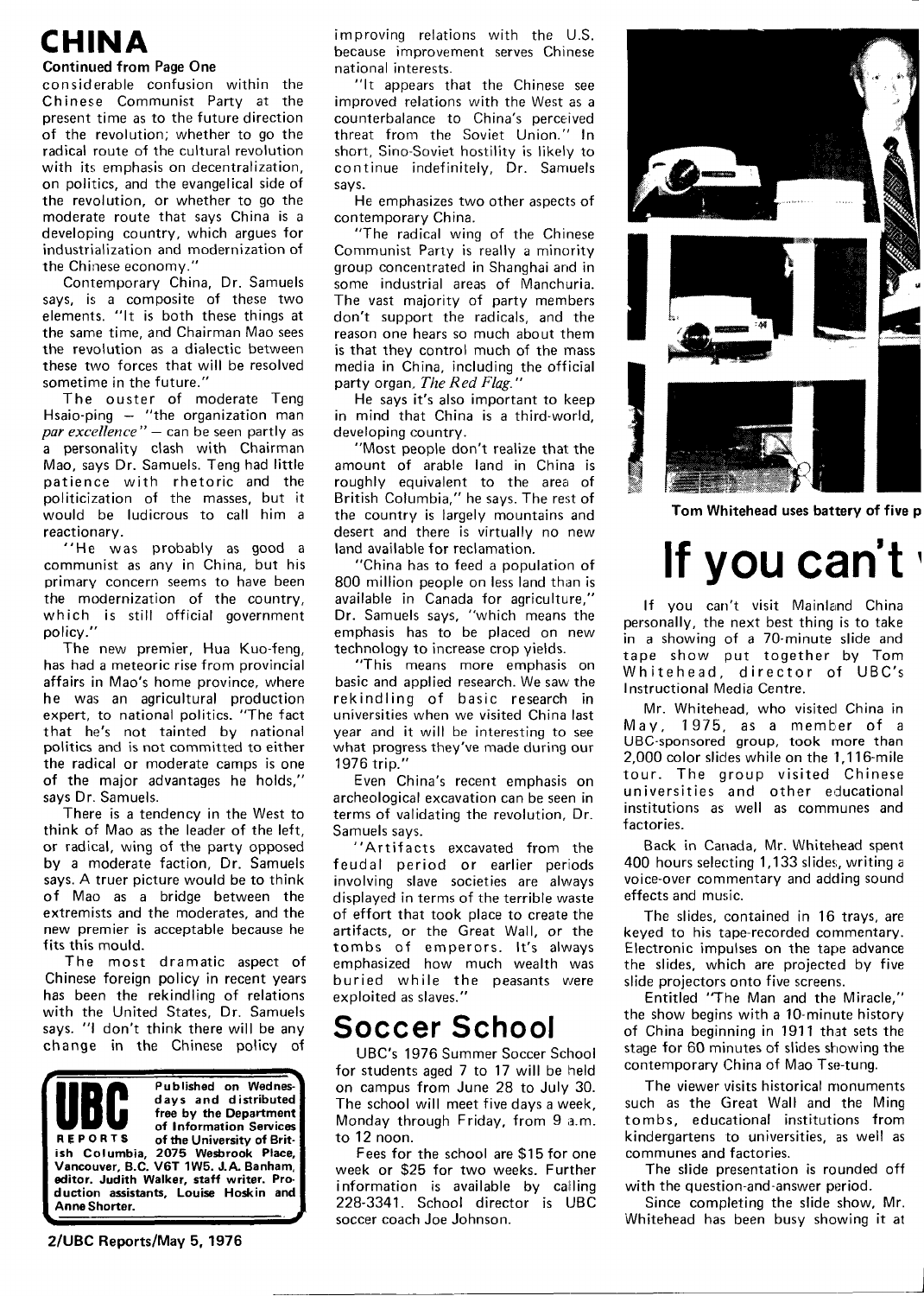![](_page_2_Picture_0.jpeg)

![](_page_2_Figure_1.jpeg)

## **visit China**

centres in the interior of B.C. and on the Lower Mainland.

It's been seen in seven cities in the Okanagan Valley and in the Kootenays, The latest showing in the Lower Mainland area was for a group of 24 Canadian educators who left Saturday (May 1) for a month-long tour of Mainland China sponsored by UBC's Centre for Continuing Education.

If you're interested in having the presentation shown to a group, call Mr. Whitehead at the Instructional Media Centre, 228-4771. The show is also available through the UBC Alumni Association's Speakers Bureau, 228-3313.

#### **miscellany**

Free dental care is being offered to children in the Vancouver area once again this summer by UBC's Faculty of Dentistry.

For the third summer in succession, the provincial health branch is providing money to cover the cost of the service.

Treatment began May 3 and runs to the end of July. Between 1,200 and 1,500 school children from the Vancouver, Richmond and Surrey areas will be selected for treatment through their schools by public dental health officials. Last summer more than 1,200 children were given badly-needed treatment which ranged from partial and full dentures to education on nutrition and fluorides.

Treatment is provided under professional supervision by 28 students entering their fourth and final year in Dentistry, 6 entering their third year, and 11 students entering the second and final year of the dental hygiene program.

K.C. Sivaramakrishnan, secretary and chief executive officer of the Calcutta Metropolitan Development Authority, will give a free public lecture at UBC on May 10 as part of the Distinguished Lecturer Series.

He will speak at 8 p.m. in Lecture Hall 4 of the Woodward Instructional Resources Centre on "Problems of the Metropolitan City in Developing Countries" with the emphasis on India.

Mr. Sivaramakrishnan will conduct a student seminar at 10:30 a.m. the following day in the Buchanan Building penthouse at UBC on "The Evolution of India's Public Policy Toward Human Settlements."

Mr. Sivaramakrishnan is the eighth speaker in the Distinguished Lecturer

#### **UBC retains own emergency numbers**

The City of Vancouver's new emergency telephone number — 911 went into operation on May 1 but it does not apply on the UBC campus or in the University Endowment Lands.

In case of fire or a major emergency involving injury on campus or in the UEL, call the University Endowment Lands Fire Department, 228-4567. They will notify the UBC Health Service and the campus Traffic and Security department, if necessary.

The UEL Fire Department also operates an ambulance service 24 hours a day. There is a \$5 charge for its use.

If you can't get to a phone, ring in a fire alarm at the nearest fire alarm box. This will bring a fire truck to the

scene and an ambulance will follow in about three minutes. The UEL Fire Department also provides inhalator and rescue services.

Minor emergencies and first aid are handled by the University patrol — 228-4721 — or the persons involved can be directed to the University Health Service in the Wesbrook Building at the corner of University Boulevard and the East Mall. You can alert the Health Service in advance by calling 228-2525.

The University detachment of the RCMP will also respond in case of emergencies. Their number is 224-1322 from 8 a.m. to 5 p.m. At other hours call 666-3198.

Series, arranged by the UBC President's Committee for Habitat at the request of the federal government as a prelude to Habitat.

#### • • •

UBC professors will be featured on the next two "Conversations with Scientists" programs on CBC radio.

Guest this Saturday (May 8) is Prof. James Kutney of Chemistry. He relates the story of how an old folk remedy provided a vital clue to the development of a modern chemical treatment of leukemia.

The following Saturday (May 15) Prof. Ian McTaggart-Cowan of Zoology tells how he first found a colony of unique marmots on Vancouver Island 45 years ago and helped to preserve them from extinction. He also describes what it's like to spend a winter studying a wolf pack in the 400-square-mile wilderness of Mt. McKinley National Park.

The program runs each Saturday from 5:03 p.m. to 6 p.m. on CBC (690 on the AM dial).

• • • A special organ recital and baccalaureate service for this year's spring graduates will be held in the Recital Hall of the Music Building on Sunday, May 16, beginning at 7 p.m.

Graduates should note that this annual ceremony is being held earlier this year than in previous years.

### **MEDAL**

**Continued from Page One** 

medal of the Canadian Society of Plant Physiologists and in 1973 was the fifth Canadian scientist to be elected a fellow of the American Phytopathological Society.

Last year Prof. Shaw was honored by his alma mater. He received the honorary degree of Doctor of Science and gave the congregation address at McGill in May, 1975.

In March, Prof. Shaw was appointed to the Science Council of Canada, a national organization charged with assessing in a comprehensive manner Canada's technological resources, requirements and potentialities.

Prof. Shaw is the fourth UBC scientist to receive the Flavelle Medal. Previous winners are Dr. J.H. Quastel, of the Division of Neurological Sciences, one the world's outstanding brain researchers; Dr. Harold Copp, head of the Department of Physiology and acting co-ordinator of health sciences, discoverer of the bone hormone calcitonin; and Prof. William Hoar, former head of the Department of Physiology and an internationally known researcher in the field of fish physiology.